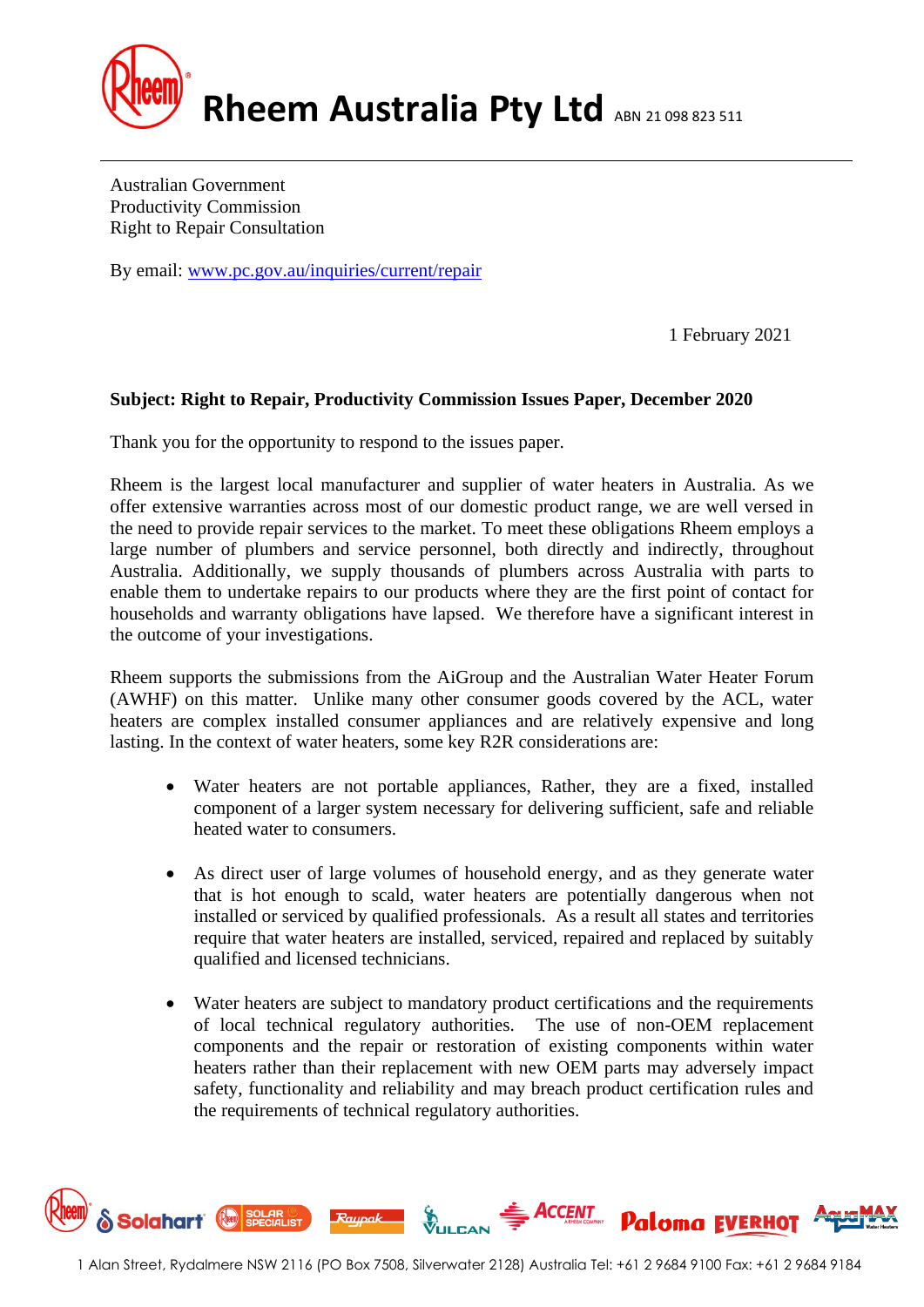The consumer must also accept responsibility for the product modifications and any adverse consequence related to poor workmanship quality and replacement part quality.

\_\_\_\_\_\_\_\_\_\_\_\_\_\_\_\_\_\_\_\_\_\_\_\_\_\_\_\_\_\_\_\_\_\_\_\_\_\_\_\_\_\_\_\_\_\_\_\_\_\_\_\_\_\_\_\_\_\_\_\_\_\_\_\_\_\_\_\_\_\_\_\_\_\_\_\_\_\_\_\_\_\_

- Repairs carried out under consumer guarantee or manufacturer warranty are a special case and should be treated as such. This situation is not covered in the issues paper (see further comments under information request 1).
- The majority of water heaters sold in the market have a minimum of 10 years product warranty and as such usually continue to perform effectively for a number of property occupants over their working life. As such, we do not believe there is any evidence of planned obsolescence in the Australian water heater market. We take a product reliability improvement approach and have improved product life increasing our warranty periods over the last five years due to continuous improvement.

The above considerations are addressed in more detail in the responses from the AiG and the AWHF, however Rheem wishes to focus the Commission's attention on two key areas:

1. Products Repaired Under Warranty

As a basic position Rheem is of the opinion that there are no barriers to a consumer's choice regarding repair services for water heaters. There are many thousands of qualified plumbers throughout Australia, parts are readily available and market forces result in competitive pricing. For repair work carried out under the manufacturer's warranty, however, we believe that these should be treated as a special case that has not been adequately addressed within the issues paper.

With lengthy warranty obligations stretching to 10 and 12 years in many cases, Rheem has found it practical to employ specialist technicians or to appoint 'accredited' contractors for the warranty repairs of its products. These people have received specialist information and training from Rheem that is specific to the products supplied, and as such they are best placed to safely and effectively diagnose faults and repair such products to our desired level of quality and workmanship. The skill and competence levels of repair persons who have not received such specialist training and accreditation varies widely, even though they may be licensed in the applicable jurisdiction to undertake repair work.

The ACL currently imposes an obligation on manufacturers to repair, replace or provide a refund when a product is defective and is covered by consumer guarantee or express warranty. Whilst we are supportive of this position, we believe that any changes to repair legislation should include the inclusion of a reciprocal obligation for consumers to approach the manufacturer to resolve any warranty issues, at least in the first instance.

Of course, if the consumer approaches the manufacturer for warranty repair, and the latter fails to resolve the issue satisfactorily within a reasonable timeframe, then the obligation should lapse and the consumer should then have the right to approach a third party repairer.